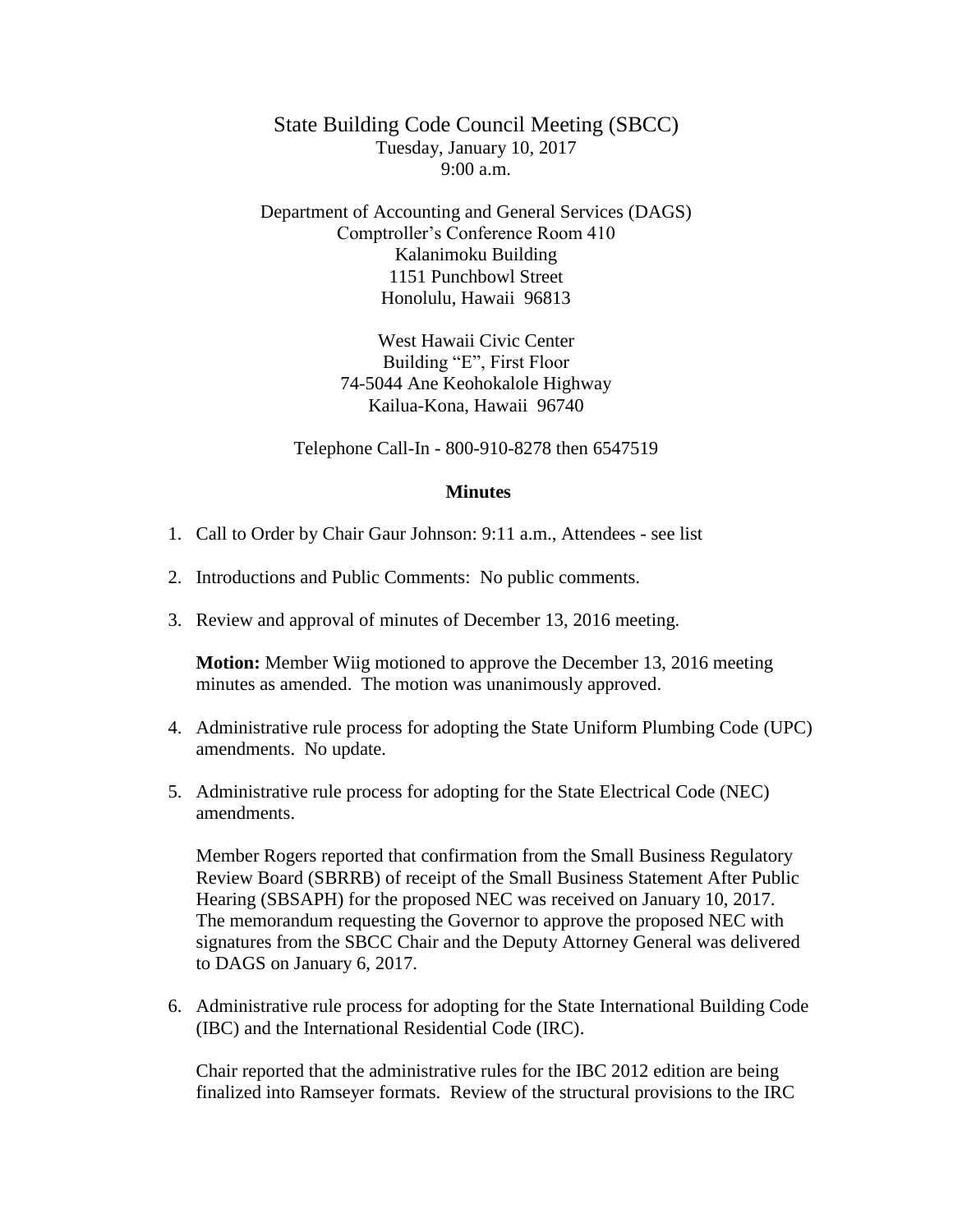2012 edition are continuing and some chapters may be deleted. There was a discussion on the possible downgrading of other building requirements when residential sprinklers were required in the IRC 2009 edition. Kraig Stevenson informed that from the IRC 2006 to 2009 editions separation requirements in townhouses were lowered, along with garages, opening and eave protection. The committee will research and report what, if any, requirements were reduced.

7. 2015 International Energy Conservation Code (IECC), 2012 UPC and 2014 NEC public hearings.

Member Wiig reported that the SBSAPH was forwarded to the SBRRB. See items #4 for UPC and #5 for the NEC. He also handed out draft amendments to the IECC 2015 edition regarding lighting and commercial and residential roofing materials for county ordinance adoption. Chair recommended that items #4, 5, and 7 be deleted from future agendas when they are officially adopted.

8. Discussion of Future Administration Support

Chair reported that he, Vern Miyagi (Hawaii Emergency Management Agency [HIEMA]), Gary Chock (former SBCC member) and Adjutant General Arthur Logan (State Department of Defense) met with State Representative and House Public Safety Chair Greg Takayama to have a bill to fund the approved Federal Emergency Management Association Grant, which would reimburse the expenses to adopt the IBC 2012 edition. They discussed the possibility of the SBCC being administratively attached to HIEMA instead of DAGS. Also discussed a bill to amend the SBCC statute to have a direct tie-in with the state building code adoption and loss mitigation standards. This may provide SBCC funds using the Hawaii Hurricane Relief Fund. A similar meeting has been scheduled with State Senator and Senate Public Safety Chair Clarence Nishihara on January 17, 2017.

9. Discussion of 2017 Legislation

There was a discussion of Act 83, 2012 Legislative Session that prohibits the counties from requiring residential sprinklers in one- and two-family dwellings, except for fire department water supply or road access deficiencies. High housing costs, attributable to several factors, including land, labor, and shipped building materials will be impacted, especially on the neighbor islands where the water charges are much higher than on Oahu. Members discussed the impact of requiring residential sprinklers statewide, since there is no prohibition by Act 83 to do so. This would impact Hawaiian Homelands single family projects, if they are required to follow the state building code. A Hawaiian Homelands representative will be invited to discuss this issue at the next meeting.

Chair called for a poll of the members who believe counties should or should not be allowed to require residential sprinklers. The results were as follows: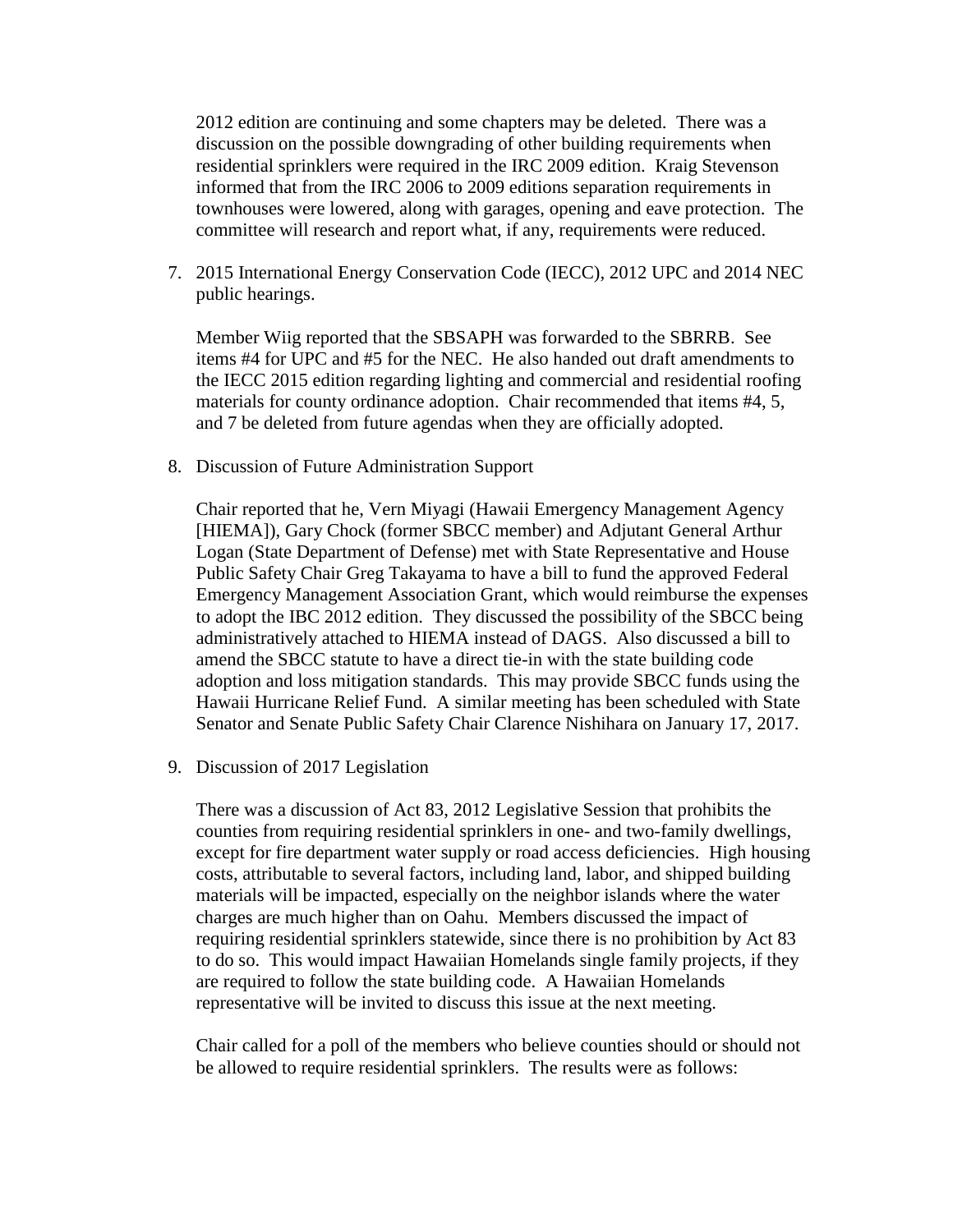Counties should be allowed to require: Members Johnson, Serikaku, Rogers, Ueno, Wiig, Reinhardt, Cheng (7). Counties should not be allowed to require: Members Cheung, Nishigata (2). Abstain: Member Haigh. Excused: Member Mendoza.

10. Federal Emergency Management Agency Flood Control Requirements Relating to the National Flood Insurance Program

Member Haigh informed that each county has ordinances adopting flood provisions as part of their building codes.

- 11. Updates from the investigative committees:
	- a. Investigative committee for structural provisions for the 2012 IBC and IRC. See item #6 above.
	- b. Investigative committee for the non-structural 2012 provisions of IBC & IRC. Jim Reinhardt – No update.
	- c. Investigative committee for the IECC. See item #7 above.
	- d. Investigative committee for the UPC No update.
	- e. Investigative committee for the Mechanical Code No update.
	- f. Investigative committee for the Green Code No update.
	- g. Investigative committee for the State Fire Code Former member Socrates Bratakos stated that the review of the National Fire Protection Association Fire Code 2015 edition is almost completed.
	- h. Investigative committee for the National Electrical Code Member Haigh will investigate formation of a NEC 2017 edition investigative committee. Also, see item #5 above.
	- i. Investigative committee on communication and training Member Rogers reported that the Underwriter Laboratories training session will not be happening in February. No confirmation was received.
	- j. Investigative committee for SBCC membership with the International Code Council (ICC) – No update.
- 12. Update on county and state adoption of building codes